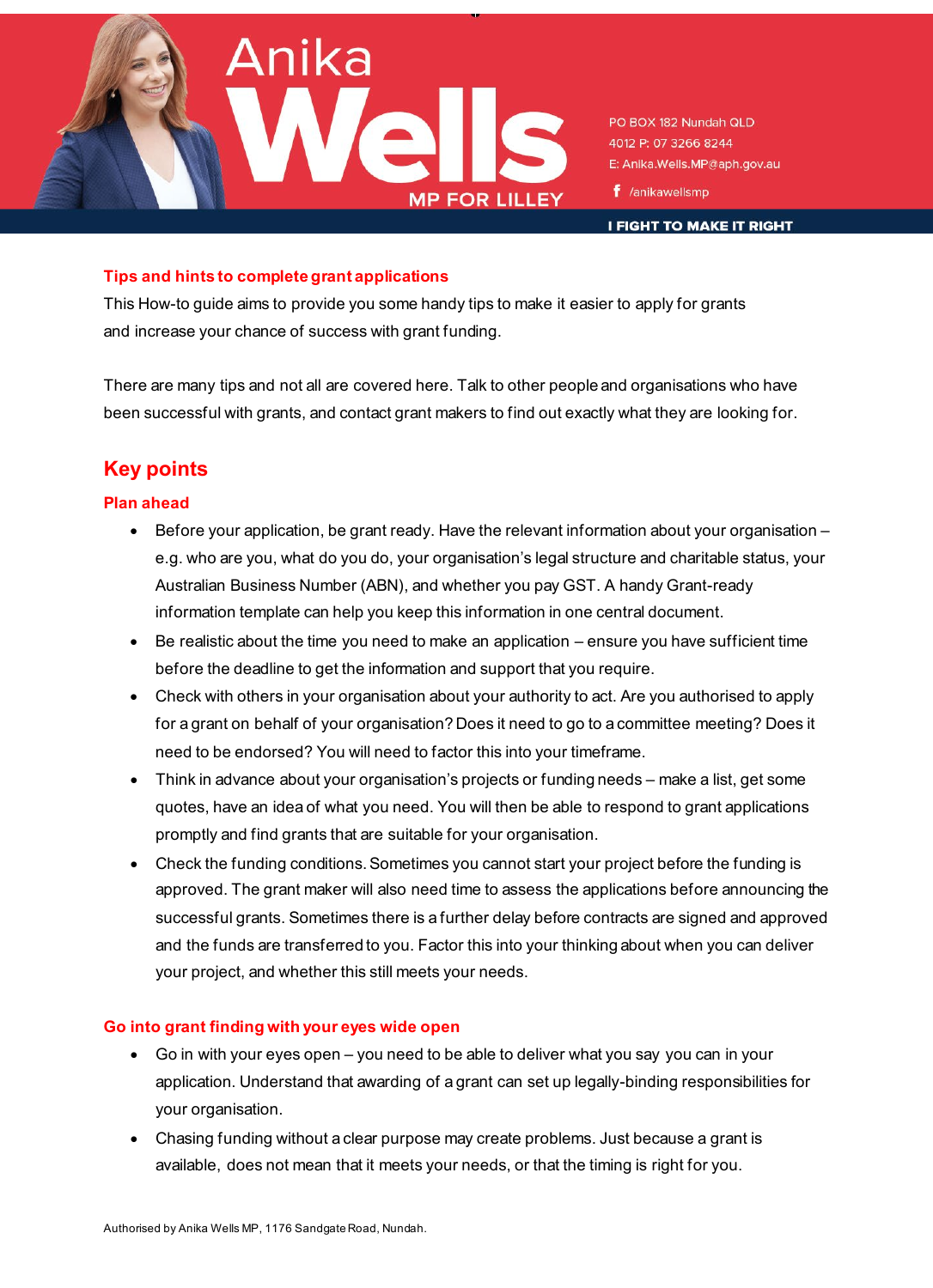- Check and double check the closing date, eligibility criteria and guidelines:
	- o Are there upper or lower limits on the amount of funding?
	- o Is a co-contribution required either in-kind or cash?
- If the application must be lodged online, don't leave it until the last minute. If numerous applications are being lodged at the same time, there can be glitches and delays
- Check who has received grants from this organisation or this fund before. Who or what groups? What types of projects were funded? This can help you understand if the funding is the right fit.
- Check the 'tone' of the application is it friendly or formal? Match your language and 'tone' to the grant guidelines.

## **Tailor your grant applications**

- Your aim is to make sure that your project lines up directly with the funding eligibility criteria for that particular grant round.
- Don't submit the exact same application for several different grants. Each grant maker is different, and they are looking for different things. You can submit for the same project to several grant makers.
- Online grant applications often have word limits or character limits. You are unable to submit any more words than the space allows. To avoid going over the word limit, write your application in a Word document first, edit to reduce words, then copy and paste into the application.
- Check before you hit the 'submit' button that you have printed the completed document or saved it to your own location.
- Keep your language clear and concise. Have a colleague read through the application to make sure it is easily understood, and check for readability, typos, and spelling errors.
- Answer all of the questions in the application form. You can respond with 'Not Applicable' but double check the question first to find out what they are really asking.

## **Record keeping**

- Get your systems in order be able to report what has been done with the funding, and the difference it has made. Keep expenditure records and record the volunteer hours directly associated with the project.
- Be prepared to report on the progress of your project and the details of expenses and labour, including volunteer labour.

## **Keep in touch with the grant maker**

- Grant makers want projects to be successful. Understand what the grant maker is looking for, and whether your project or idea is a good fit. There will often be a contact or helpline to call. It is better to ask them questions directly than try and guess what they are looking for.
- If you are successful with your grant, understand that you will be required to report back to the grant maker on progress. Take photos, publicise the grant and the